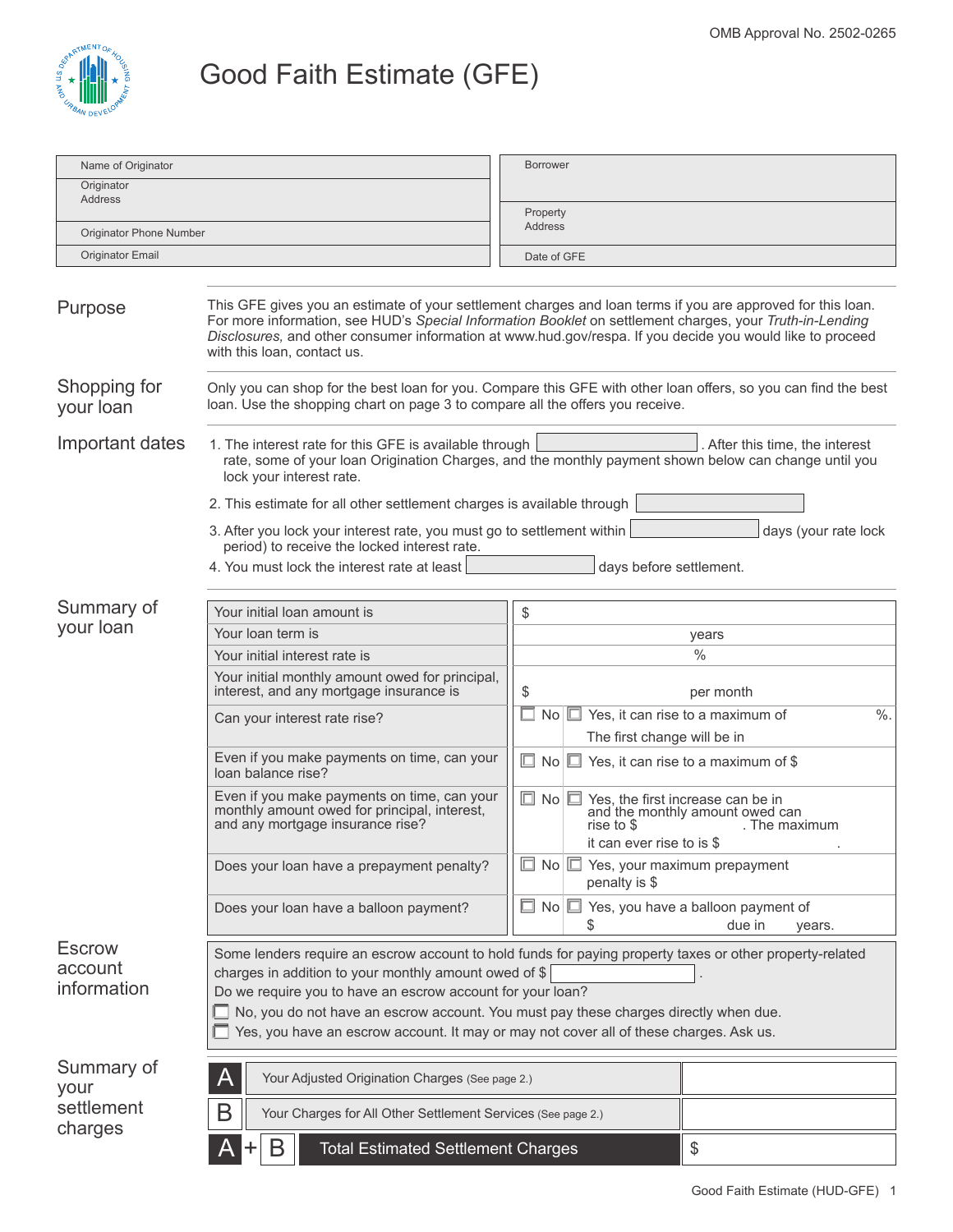| Understanding                   |   | Your Adjusted Origination Charges                                                                                                                                                                                                                                                                 |    |  |
|---------------------------------|---|---------------------------------------------------------------------------------------------------------------------------------------------------------------------------------------------------------------------------------------------------------------------------------------------------|----|--|
| your estimated<br>settlement    |   | 1. Our origination charge<br>This charge is for getting this loan for you.                                                                                                                                                                                                                        |    |  |
| charges                         |   | 2. Your credit or charge (points) for the specific interest rate chosen                                                                                                                                                                                                                           |    |  |
|                                 |   | $\Box$ The credit or charge for the interest rate of<br>% is included in<br>"Our origination charge." (See item 1 above.)                                                                                                                                                                         |    |  |
|                                 |   | $\Box$ You receive a credit of \$<br>$\frac{0}{6}$ .<br>for this interest rate of                                                                                                                                                                                                                 |    |  |
|                                 |   | This credit reduces your settlement charges.<br>You pay a charge of $\frac{1}{2}$<br>$\%$ .<br>for this interest rate of<br>IО.                                                                                                                                                                   |    |  |
|                                 |   | This charge (points) increases your total settlement charges.                                                                                                                                                                                                                                     |    |  |
|                                 |   | The tradeoff table on page 3 shows that you can change your total settlement charges by<br>choosing a different interest rate for this loan.                                                                                                                                                      |    |  |
|                                 |   | Your Adjusted Origination Charges                                                                                                                                                                                                                                                                 | \$ |  |
|                                 |   | Your Charges for All Other Settlement Services                                                                                                                                                                                                                                                    |    |  |
|                                 |   | 3. Required services that we select                                                                                                                                                                                                                                                               |    |  |
| Some of these<br>charges        |   | These charges are for services we require to complete your settlement. We will choose the<br>providers of these services.                                                                                                                                                                         |    |  |
| can change<br>at settlement.    |   | Service<br>Charge                                                                                                                                                                                                                                                                                 |    |  |
| See the top of                  |   |                                                                                                                                                                                                                                                                                                   |    |  |
| page 3 for more<br>information. |   |                                                                                                                                                                                                                                                                                                   |    |  |
|                                 |   | 4. Title services and lender's title insurance                                                                                                                                                                                                                                                    |    |  |
|                                 |   | This charge includes the services of a title or settlement agent, for example, and title insurance<br>to protect the lender, if required.                                                                                                                                                         |    |  |
|                                 |   | 5. Owner's title insurance<br>You may purchase an owner's title insurance policy to protect your interest in the property.                                                                                                                                                                        |    |  |
|                                 |   | 6. Required services that you can shop for<br>These charges are for other services that are required to complete your settlement. We can<br>identify providers of these services or you can shop for them yourself. Our estimates for<br>providing these services are below.<br>Service<br>Charge |    |  |
|                                 |   |                                                                                                                                                                                                                                                                                                   |    |  |
|                                 |   | 7. Government recording charges<br>These charges are for state and local fees to record your loan and title documents.                                                                                                                                                                            |    |  |
|                                 |   | 8. Transfer taxes<br>These charges are for state and local fees on mortgages and home sales.                                                                                                                                                                                                      |    |  |
|                                 |   | 9. Initial deposit for your escrow account<br>This charge is held in an escrow account to pay future recurring charges on your property and<br>includes $\Box$ all property taxes, $\Box$ all insurance, and $\Box$ other                                                                         |    |  |
|                                 |   | 10. Daily interest charges<br>This charge is for the daily interest on your loan from the day of your settlement until the first day<br>of the next month or the first day of your normal mortgage payment cycle.<br>This amount is \$<br>per day for<br>days (if your settlement is              |    |  |
|                                 |   | 11. Homeowner's insurance                                                                                                                                                                                                                                                                         |    |  |
|                                 |   | This charge is for the insurance you must buy for the property to protect from a loss, such as fire.<br>Charge<br>Policy                                                                                                                                                                          |    |  |
|                                 |   |                                                                                                                                                                                                                                                                                                   |    |  |
|                                 | B | Your Charges for All Other Settlement Services                                                                                                                                                                                                                                                    | \$ |  |
|                                 |   | B<br><b>Total Estimated Settlement Charges</b>                                                                                                                                                                                                                                                    | \$ |  |